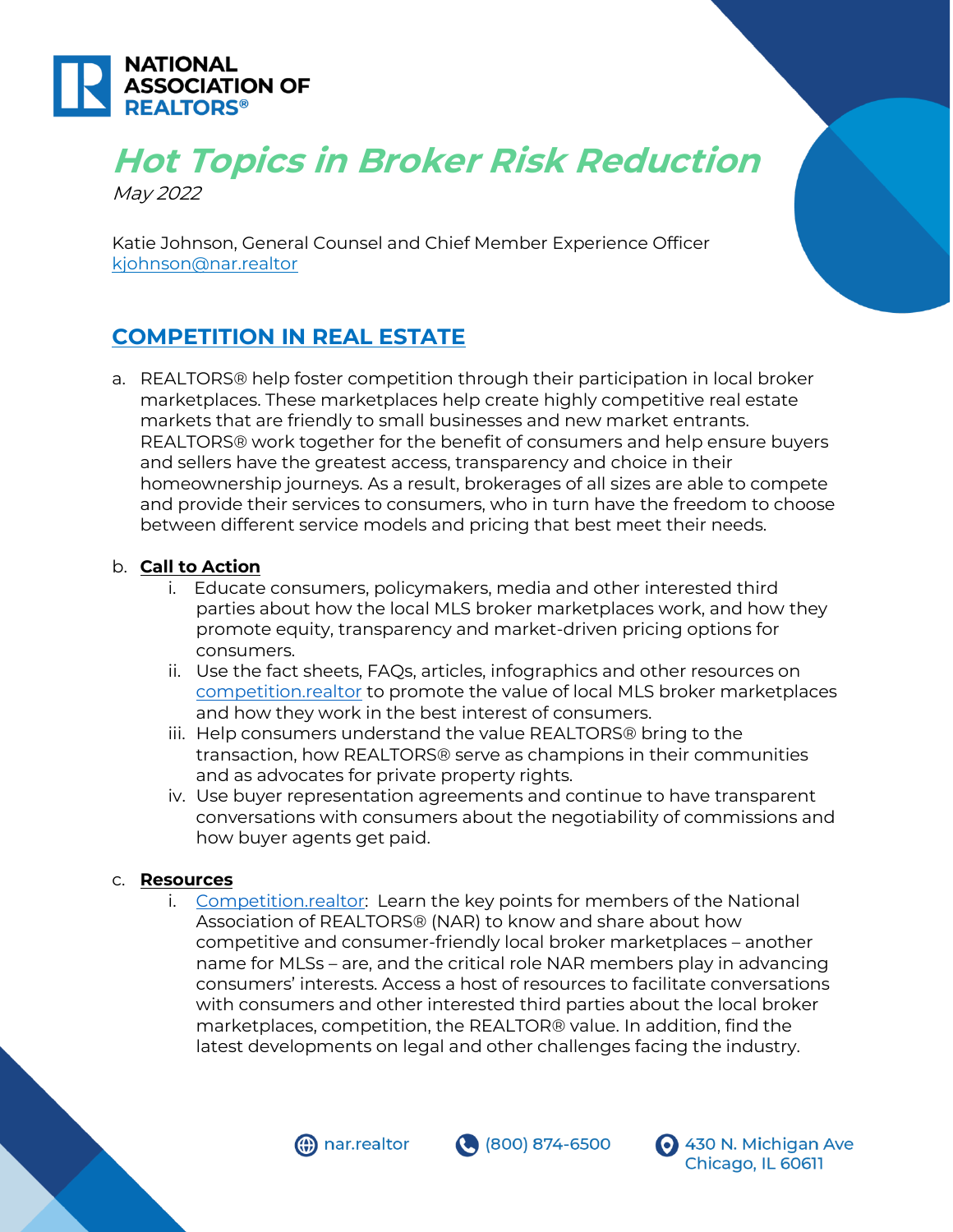# **CYBERCRIME**

a. Cybercrime continues to be a top concern across industries, including real estate. In 2021, the FBI Internet Crime Complaint Center (IC3) reported a year over year increase in both the number of claims and total victim losses. According to the FBI's 2021 Internet Crime Report, it received nearly 850,000 complaints with an estimated total loss of \$6.9 billion dollars in 2021 alone. Among the top scams facing consumers and business are: i) phishing/vishing/smishing/pharming whereby fraudsters use unsolicited emails, text messages and phone calls from a purportedly legitimate company to obtain personal, financial and login credentials; ii) business email compromise, or wire fraud, carried out by fraudsters compromising email accounts to effectuate fraudulent fund transfers; and iii) ransomware whereby cybercriminals install malicious software that locks users out of their systems or encrypts data making it inaccessible unless a ransom payment is paid to the criminals. Real estate professionals should be aware of these risks facing not only their businesses, but also consumers, and be sure to educate staff and clients about preventative steps they can take to prevent falling victim to cybercrime.

## b. **Risk Reduction Tips**

- i. Train staff educate to be suspicious before clicking on unknown links or attachments.
- ii. Routinely patch and update business software and equipment.
- iii. Educate consumers about the threat of wire fraud and to always verify any wire or payment instructions with a known contact before sending any money.
- iv. Use multifactor authentication and require passwords to be updated regularly.
- v. Backup data and files regularly, following the 3-2-1 backup strategy; 3 copies of the data in 2 different formats with 1 copy stored off-site.
- vi. Require vendors to adhere to good cybersecurity practices, and obtain assurances in contracts.
- vii. Immediately report any suspected cyber crime incident by filing a report at [www.ic3.gov,](http://www.ic3.gov/) to the local FBI office, and local law enforcement.

#### c. **Resources**

- i. [Mortgage Closing Scam Client Advisory Brochure](https://store.realtor/mortgage-closing-scam-client-advisory-brochure-download/)
- ii. [Window to the Law: Protecting Your Business from a Ransomware Attack](https://www.nar.realtor/window-to-the-law/protecting-from-ransomware-attack)
- iii. [Window to the Law: Cybersecurity: What You Need to Know](https://www.nar.realtor/videos/pivot-in-place/cybersecurity-what-you-need-to-know)
- iv. [Cybersecurity Checklist: Best Practices for Real Estate Professionals](https://www.nar.realtor/law-and-ethics/cybersecurity-checklist-best-practices-for-real-estate-professionals)
- v. [NAR Emerging Technology Series: Episode 3](https://www.nar.realtor/blogs/emerging-technology/episode-3-ransomware)  Ransomware
- vi. [AEI Year-Round Virtual Sessions: Cybersecurity Best Practices in the Era of](https://www.nar.realtor/aei-year-round-virtual-sessions/cybersecurity-best-practices-in-the-era-of-covid-19)  [COVID-19](https://www.nar.realtor/aei-year-round-virtual-sessions/cybersecurity-best-practices-in-the-era-of-covid-19)
- vii. [Cyber and Fidelity Insurance Report for Real Estate Brokers](https://www.nar.realtor/reports/cyber-and-fidelity-insurance-report)
- viii. [NAR Data Security & Privacy Toolkit](https://www.nar.realtor/data-privacy-security/nars-data-security-and-privacy-toolkit)
- ix. [FBI Internet Crime Center: Internet Crime Report 2021](https://www.ic3.gov/Media/PDF/AnnualReport/2021_IC3Report.pdf)
- x. [Directory of Local FBI Field Offices](https://www.fbi.gov/contact-us/field-offices)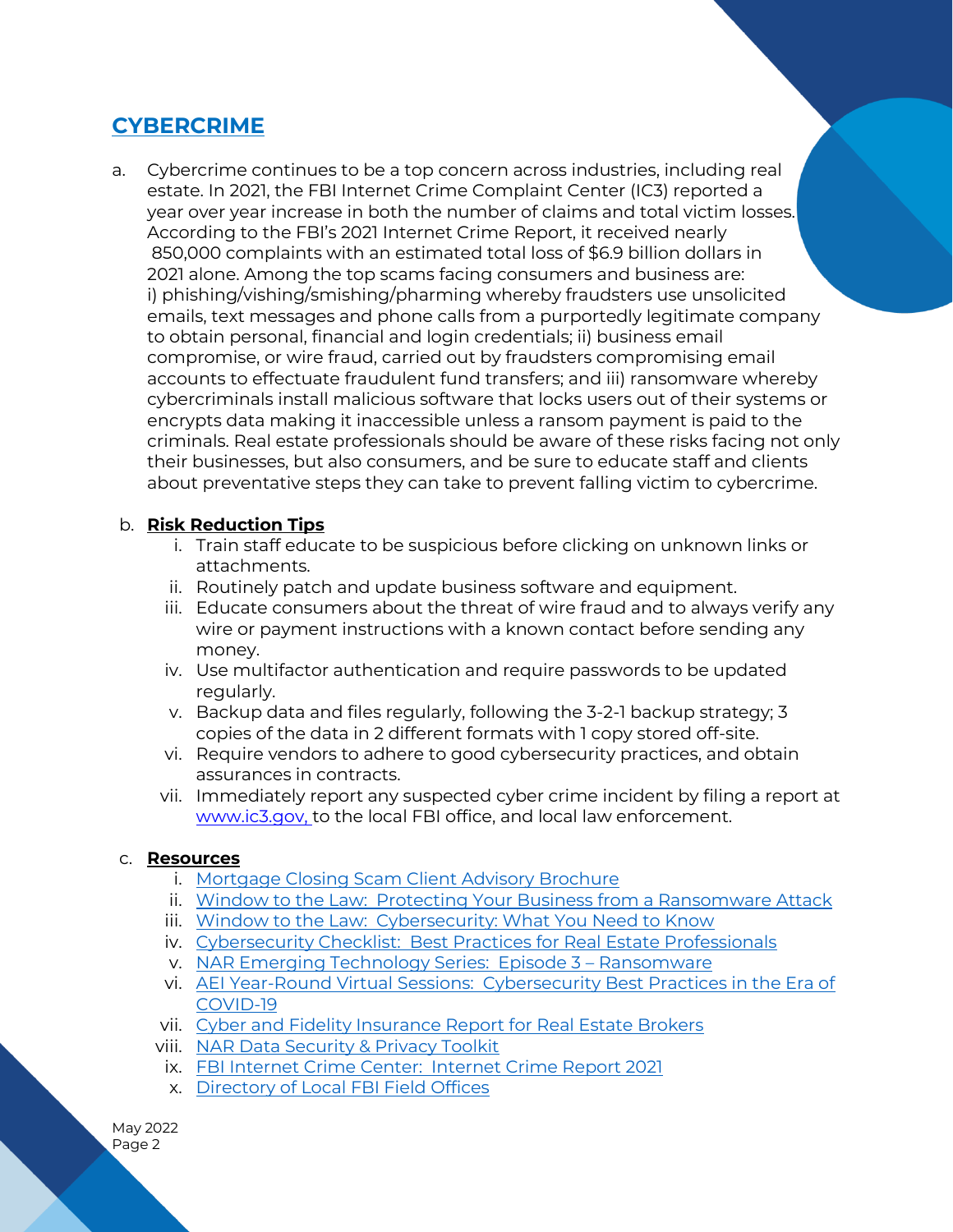# **MULTIPLE OFFERS**

a. Presenting and negotiating multiple offers brings the potential for misunderstanding and missed opportunities. By adhering to a few fundamental principles, real estate professionals can help both the seller and buyer understand their options and avoid complaints and fair housing issues.

## b. **Risk Reduction Tips**

- i. Discuss the potential for multiple offers at the listing interview; explain the available options to the seller upfront and get the seller's instruction for how to handle multiple offers in advance.
- ii. Know your state laws regarding duties owed to clients, timeframes for presenting offers, and what may be disclosed to the other party in a multiple offer situation.
- iii. Remember that Article 1 requires REALTORS® to promote the interest of their client while treating all parties honestly.
- iv. Keep in mind that poorly drafted buyer love letters can trigger fair housing violations for both the real estate professional and the seller.
- v. Discuss the pros and cons of escalation clauses or addendums with buyers.

## c. **Resources**

- i. [NAR's Multiple Offer Resources](https://www.nar.realtor/multiple-offers)
- ii. [Window to the Law video: How to Handle Multiple Offers](https://www.nar.realtor/videos/window-to-the-law/how-to-handle-multiple-offers)
- iii. [NAR Professional Standards Manual, Part 4, Appendix IX](https://www.nar.realtor/code-of-ethics-and-arbitration-manual/part-4-appendix-ix-%E2%80%94-presenting-and-negotiating-multiple-offers)  Presenting and [Negotiating Multiple Offers](https://www.nar.realtor/code-of-ethics-and-arbitration-manual/part-4-appendix-ix-%E2%80%94-presenting-and-negotiating-multiple-offers)
- iv. [A Buyer's and Seller's Guide to Multiple Offer Negotiations](https://www.nar.realtor/about-nar/policies/professional-standards-and-code-of-ethics/a-buyers-and-sellers-guide-to-multiple-offer-negotiations)

# **COPYRIGHT INFRINGEMENT**

a. Real estate professionals must obtain permission to use a third-party work and comply with the terms of the granted license to avoid copyright infringement. Be sure to confirm that any rights received align with the current or planned use of photographs or other third-party work before sharing on a website, in the MLS, public portals, and other venues. Real estate professionals should also ensure proper rights to any music used at live events and before incorporating into video recordings. Keep in mind that a unique license(s) is required before music is incorporated into a video recording. Be sure to keep records to easily confirm rights, if needed. In addition, real estate professionals should avail themselves of the Digital Millennium Copyright Act safe harbor, which should greatly reduce brokers' and agents' risk of liability regarding third party photos and music that appear in IDX displays.

## b. **Risk Reduction Tips**

- i. Obtain ownership or a broad exclusive license for photographs.
- ii. Secure necessary licenses in order to play music at a live event or incorporate music into a listing video.

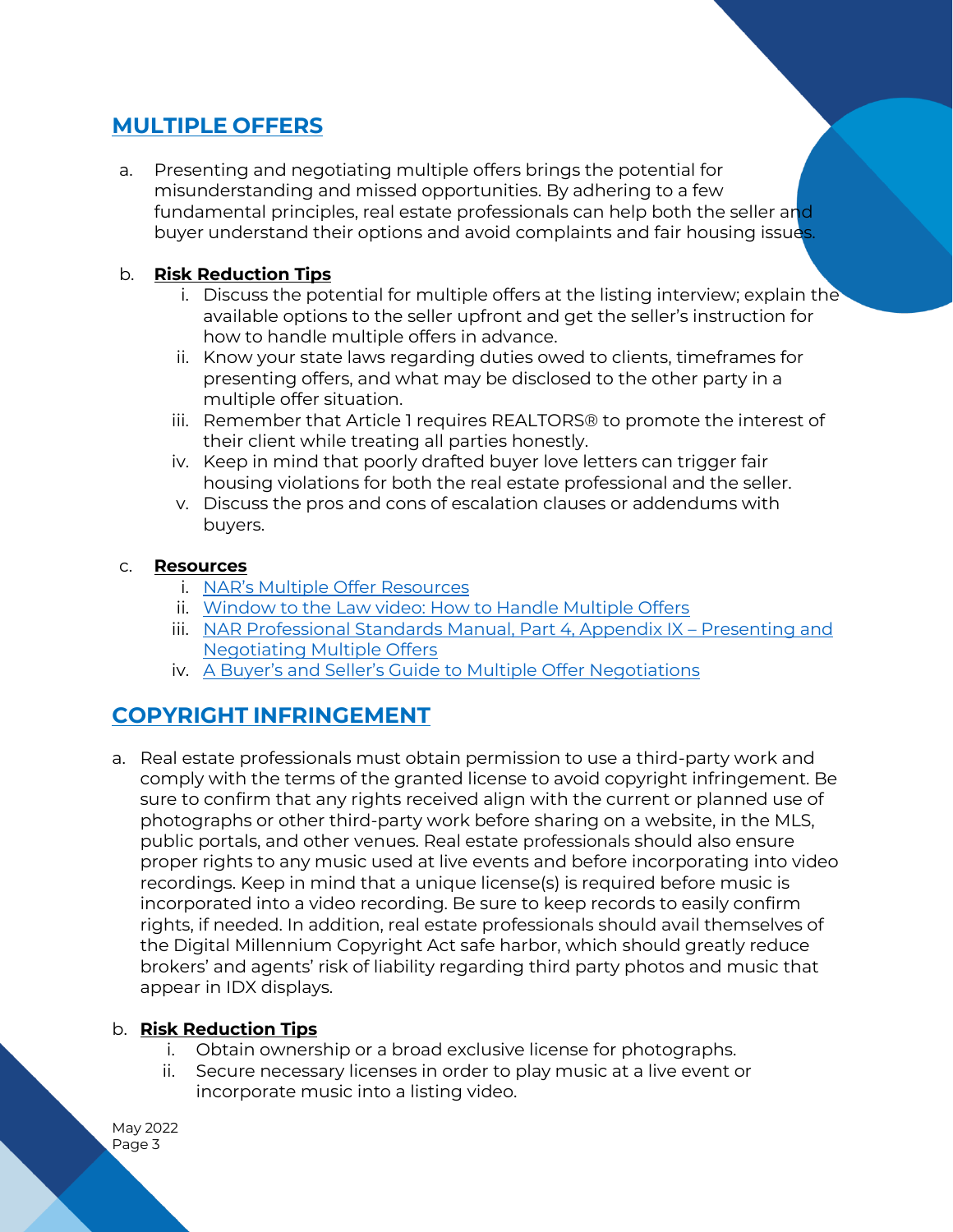- iii. Be sure to understand the rights granted in license agreements and consider any future use of copyrighted material when securing the license.
- iv. Comply with the Digital Millennium Copyright Act safe harbor.
- v. Keep records of license agreements to easily confirm rights, if challenged.

#### c. **Resources**

- i. [Listing Photo Sample Agreements](https://www.nar.realtor/copyright/listing-photo-sample-agreements)
- ii. NAR Risk Management Webinar Series: Copyright: Best Practices to Avoid [Costly Claims](https://www.nar.realtor/videos/risk-management-webinar-series/copyright-best-practices-to-avoid-costly-claims)
- iii. [Window to the Law: Copyright Best Practices for Listing Photos](https://www.nar.realtor/videos/window-to-the-law/copyright-best-practices-for-listing-photos)
- iv. [Window to the Law: Copyright Infringement Safe Harbor](https://www.nar.realtor/videos/window-to-the-law/window-to-the-law-copyright-infringement-safe-harbor)
- v. [Window to the Law: How to Avoid Copyright Infringement](https://www.nar.realtor/videos/window-to-the-law/window-to-the-law-how-to-avoid-copyright-infringement)
- vi. [NAR Article: "Who Owns Your Property Photos?"](https://www.nar.realtor/copyright/who-owns-your-property-photos)
- vii. [Make NAR's Marks Remarkable & Quick Copyright Best Practices](https://www.nar.realtor/videos/make-nars-marks-remarkable-quick-copyright-best-practices)

# **FAIR HOUSING**

a. Fair housing laws prohibit a refusal to rent or sell real property based on a protected characteristic. Steering, blockbusting, and refusing to provide equal services to all clients are obvious fair housing violations, but liability may also arise when a policy or action disproportionately harms a protected class. A 2019 investigation on Long Island [published by](https://projects.newsday.com/long-island/real-estate-agents-investigation/) Newsday revealed that 49% of Black testers, along with 39% of Hispanic and 19% of Asian testers, were not provided equal services. It's imperative that all real estate professionals incorporate fair housing compliance and implicit bias training into their strategic plans.

## b. **Risk Reduction Tips**

- i. Implement an Equal Services Report and Checklist for all customer interactions.
- ii. Ensure any prerequisites are consistent and objective.
- iii. Focus on objective characteristics of the property and avoid giving personal opinions about a neighborhood or community.
- iv. Warn of fair housing concerns related to poorly drafted letters buyer love letters, and avoid reviewing or delivering them should clients insist on using them.
- v. Incorporate regular implicit bias and fair housing compliance into your ongoing training plans.

#### c. **Resources**

- i. [NAR's Fair Housing Resource site](https://www.nar.realtor/fair-housing)
- ii. [Real Estate Brokerage Essentials: Chapter on Fair Housing with training](https://www.nar.realtor/fair-housing/excerpt-from-real-estate-brokerage-essentials)  [materials](https://www.nar.realtor/fair-housing/excerpt-from-real-estate-brokerage-essentials)
- iii. [NAR Video: Implicit Bias Override](https://www.nar.realtor/videos/bias-override-overcoming-barriers-to-fair-housing)
- iv. [At Home with Diversity Certification](https://www.nar.realtor/education/designations-and-certifications/ahwd)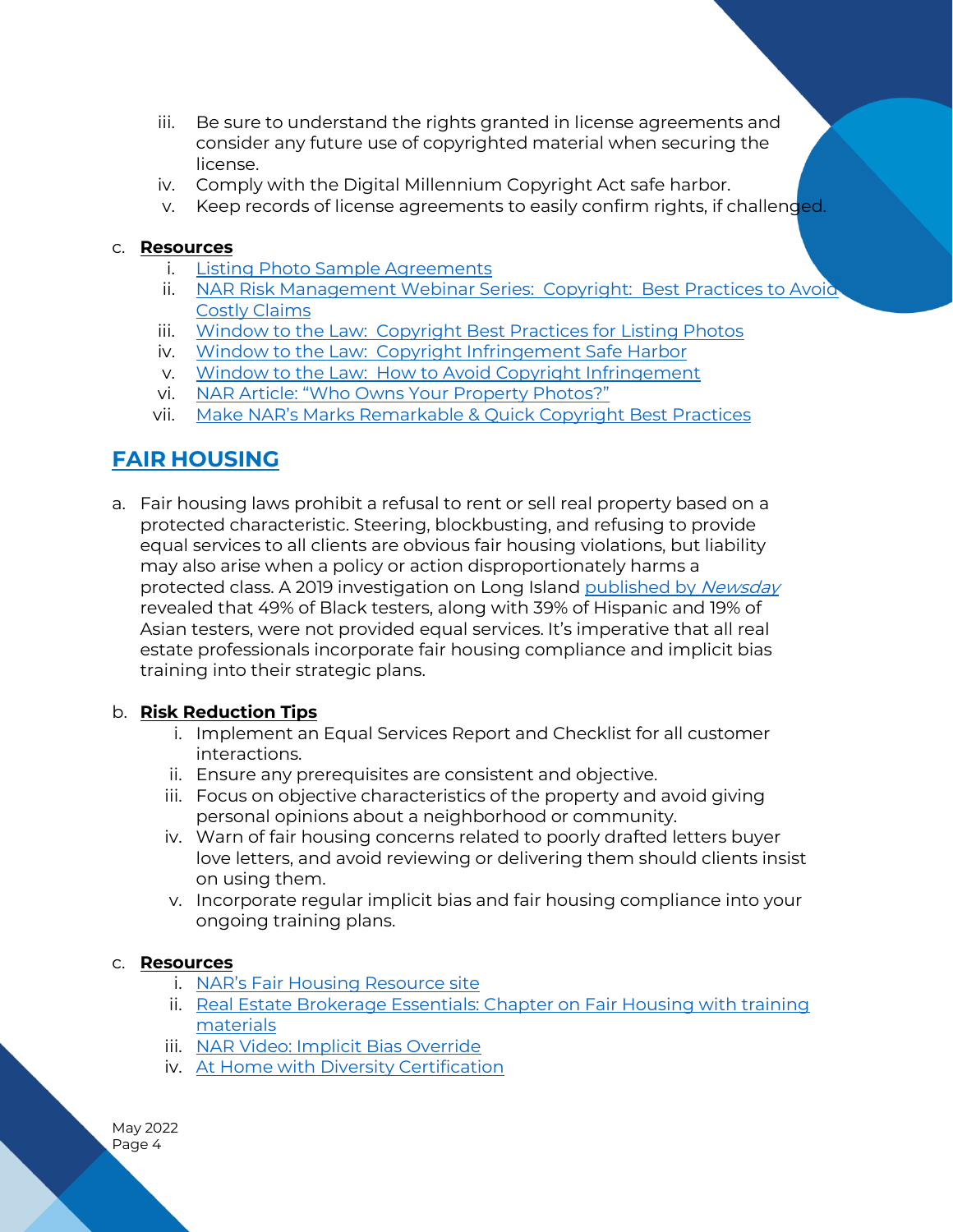- v. [A Snapshot of Race and Homebuying in America](https://www.nar.realtor/research-and-statistics/research-reports/a-snapshot-of-race-and-homebuying-in-america)
- vi. [REALTOR® Fair Housing Declaration](https://www.nar.realtor/fair-housing/fair-housing-program/fair-housing-declaration)
- vii. The Color of Law: A Forgotten History of How Our Government Segrega [America, by Richard Rothstein \(2017\)](https://www.nar.realtor/blogs/culture-scan/uncovering-the-government-s-role-in-the-history-of-u-s-segregation)
- viii. [Fair Housing social media assets available via Photofy](https://www.nar.realtor/thats-who-we-r/fair-housing-assets)
- ix. [Fairhaven: A Fair Housing Simulation](https://www.nar.realtor/fair-housing/fairhaven)
- x. [Window to the Law: Advertising within the Fair Housing](https://www.nar.realtor/videos/window-to-the-law/advertising-fair-housing-framework) Framework
- xi. [Window to the Law: Criminal Background Checks and Fair Housing](https://www.nar.realtor/window-to-the-law/criminal-background-checks-fair-housing)
- xii. [Window to the Law Video: Creating a Diversity, Equity & Inclusion Policy](https://www.nar.realtor/window-to-the-law/creating-diversity-equity-inclusion-policy)
- xiii. [Window to the Law Video: NAR's Fair Housing Action Plan](https://www.nar.realtor/videos/window-to-the-law/nars-fair-housing-action-plan)
- xiv. [Window to the Law: Fair Housing Update](https://www.nar.realtor/window-to-the-law/fair-housing-update)

# **ADA WEBSITE ACCESSIBILITY**

a. Americans with Disabilities Act (ADA) website accessibility claims continue to grow, with a reported 14% increase in federal lawsuits filed in 2021 as compared to 2020. Additionally, the real estate industry has continued to see a wave of demand letters alleging a business website's inaccessibility in violation of the ADA and unsupported claims that it also violates the Fair Housing Act (FHA). Businesses continue to wait for the Department of Justice to issue regulations addressing this issue. In the meantime, in March 2022, the DOJ issued website accessibility guidance and a new webpage with information about website accessibility. In the guidance, the DOJ provided information on how businesses can use existing standards to make their websites accessible to people with disabilities. Real estate professionals should continue to work with website vendors to conduct accessibility audits of their websites and use existing technical standards, such as the [Web Content Accessibility Guidelines,](https://www.w3.org/WAI/standards-guidelines/wcag/) to ensure accessibility of a website's features. NAR will continue to advocate for regulations with clear standards that take into consideration the challenges that businesses face in developing and maintaining accessible websites.

## b. **Risk Reduction Tips**

- i. Assess your website's current accessibility and create a plan to address and enhance any accessibility issues.
- ii. Ask your website provider how they are addressing your site's accessibility and be sure to address ADA website accessibility and indemnification issues in your contract with the provider.
- iii. Consult a website accessibility expert to create a plan for addressing website accessibility issues.
- iv. Include an accessibility statement on your website, along with contact info where individuals with disabilities may report difficulty accessing the website and can seek additional assistance accessing information or services. Feel free to copy NAR's [accessibility statement](https://www.nar.realtor/accessibility) on its website.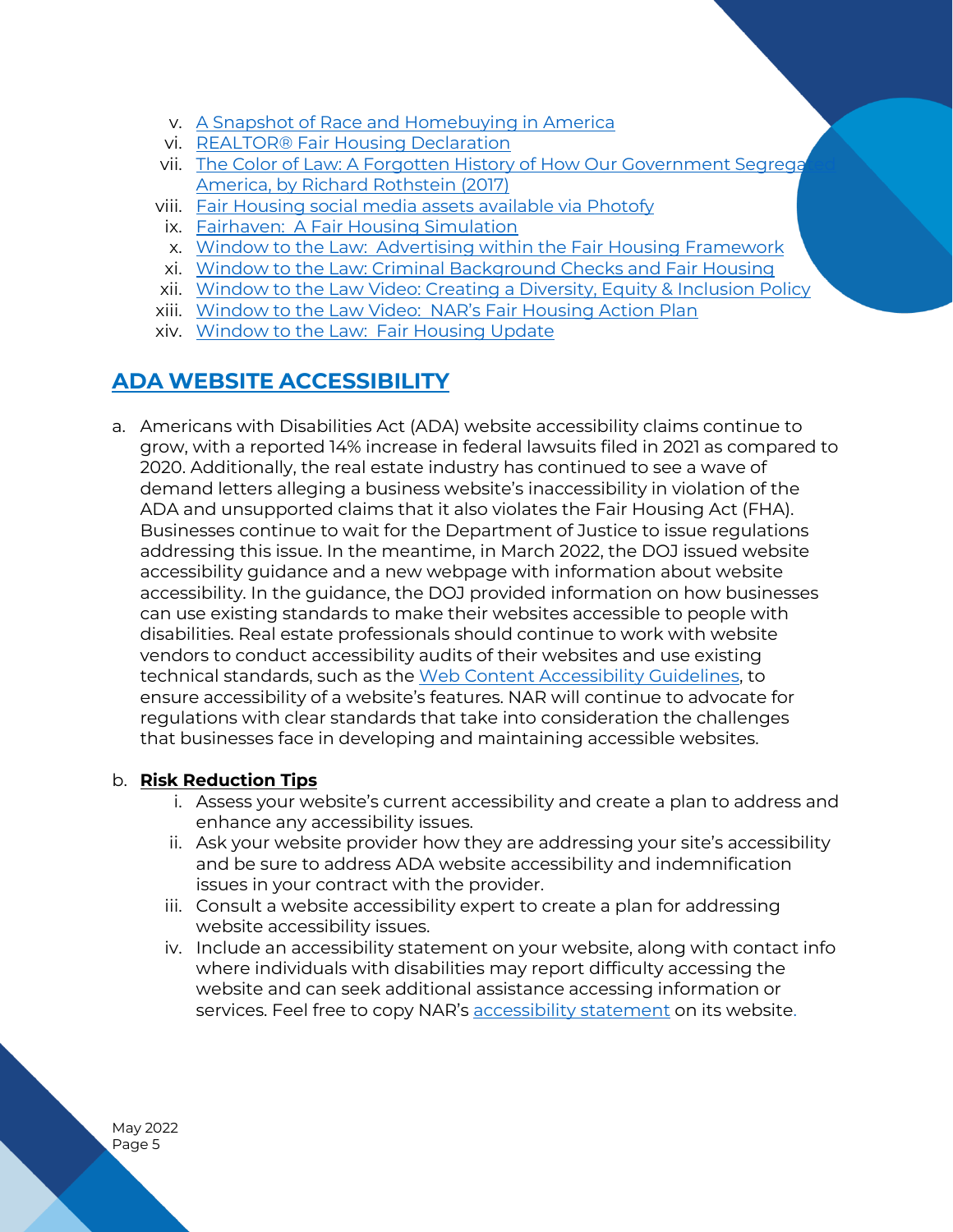#### c. **Resources:**

- i. [REALTOR® Magazine: "ADA Demand Letters:](https://magazine.realtor/law-and-ethics/feature/article/2021/04/ada-demand-letters-a-vexing-reality-for-real-estate-pros) A Vexing Reality for Real [Estate Pros"](https://magazine.realtor/law-and-ethics/feature/article/2021/04/ada-demand-letters-a-vexing-reality-for-real-estate-pros)
- ii. [REALTOR® Magazine: "Is Your Website ADA Compliant?"](https://magazine.realtor/technology/feature/article/2016/04/is-your-website-ada-compliant)
- iii. [Window to the Law: ADA and Website Accessibility Update](https://www.nar.realtor/window-to-the-law/ada-and-website-accessibility-update)
- iv. [Window to the Law: Accessible Websites and the ADA](https://www.nar.realtor/window-to-the-law/window-to-the-law-accessible-websites-and-the-ada)
- v. [Department of Justice March 18, 2022: Guidance on Web Accessibility](https://beta.ada.gov/web-guidance/)  [and the ADA](https://beta.ada.gov/web-guidance/)

# **TCPA & DNC: TEXTING AND CALLING**

a. Plaintiff lawyers have created a lucrative business model filing class action lawsuits alleging real estate professionals have violated the Telephone Consumer Protection Act (TCPA) and Do Not Call (DNC) laws by sending text messages and placing phone calls without the recipient's consent. Specifically, the TCPA requires prior express written consent before using an automatic telephone dialing system (ATDS) to place telemarketing calls or texts to wireless numbers.

On April 1, 2021, the United States Supreme Court issued its long-awaited opinion in Facebook v. Duguid, unanimously overturning the Ninth Circuit Court of Appeals and narrowly defining the TCPA's ATDS definition. In order to trigger the TCPA's ATDS consent requirements, the call technology must not only store or dial numbers, it must actually use a random or sequential number generator to place the calls. Thus, calls using random or sequential number generators still require prior express written consent, which involves a signed agreement clearly and conspicuously disclosing the text recipient's permission to receive call and text messages from the sender. Now it is clear that calls generated individually - not using a random or sequential number generator - need not obtain prior consent at all, even if the device has the ability to store and dial call lists. Keep in mind that DNC laws should always be followed, which prohibits individuals from contacting phone numbers contained in the DNC registry.

## b. **Follow these tips to reduce risk of violating the TCPA**

- i. Consent is the gold standard to avoid TCPA liability and must obtained when using technology that employs a random or sequential number generator. Consent should be clearly stated, well documented and preserved.
- ii. Include language on consent forms stating that recipients who submit wireless numbers agree to receive calls and text messages from or on behalf of the sender.
- iii. Allow recipients to easily cancel or opt-out (e.g., by responding "STOP" or "UNSUBSCRIBE").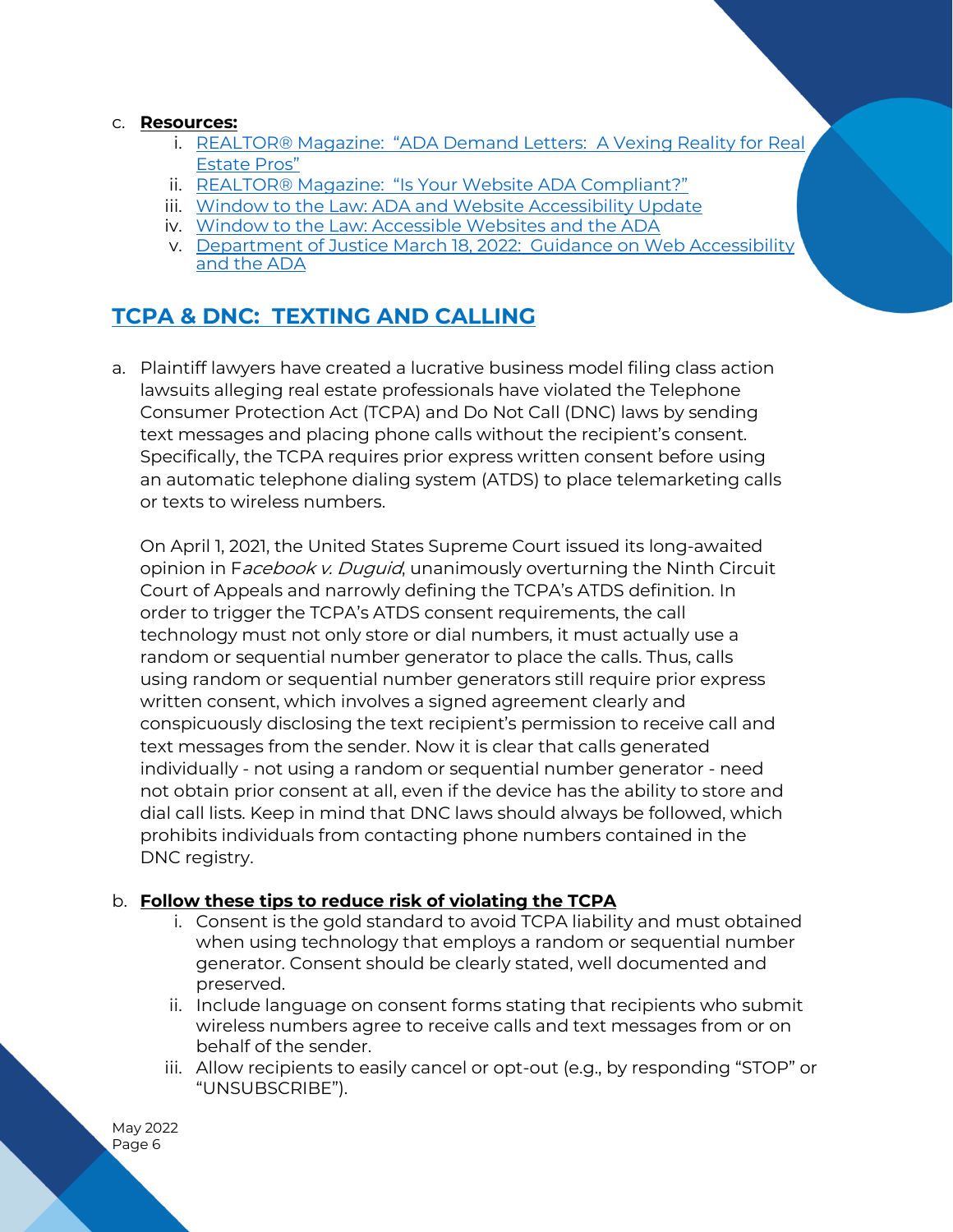- iv. Promptly remove individuals from messaging lists who have opted out, and be sure to record the date the person opted-out, along with the date the person was removed.
- v. Talk to your vendors about TCPA and DNC compliance and indemnification.

## c. **Follow these tips to reduce risk of violating the DNC**

- i. [Create an office policy](https://www.nar.realtor/legal/complying-with-federal-regulations/do-not-call-registry/creating-an-office-policy) for compliance with DNC rules, and implement a method to monitor compliance.
- ii. [Obtain an updated DNC list monthly](https://www.nar.realtor/legal/complying-with-federal-regulations/do-not-call-registry/accessing-the-registry) and cross reference with your company customer relationship management platform.

#### d. **Resources:**

- i. [NAR Telemarketing & Cold-Calling Topic Page](https://www.nar.realtor/telemarketing-cold-calling)
- ii. [TCPA Quick Reference Guide](https://www.nar.realtor/references-150)
- iii. [REALTOR® Magazine: "Do You Know Who You Are Calling?"](https://magazine.realtor/law-and-ethics/feature/article/2019/07/do-you-know-who-you-are-calling)
- iv. [National Do Not Call Registry](https://www.donotcall.gov/)
- v. [Window to the Law: Comply with The Do Not Call Registry](https://www.nar.realtor/window-to-the-law/comply-with-the-do-not-call-registry)
- vi. Window [to the Law: TCPA and Texting](https://www.nar.realtor/videos/window-to-the-law/window-to-the-law-tcpa-and-texting)
- vii. [Window to the Law: TCPA Update on Cell Phone Marketing](https://www.nar.realtor/window-to-the-law/tpca-update-on-cell-phone-marketing)

# **CLEAR COOPERATION POLICY LITIGATION**

- a. **Top Agent Network v. National Association of REALTORS®, California Association of REALTORS®, and San Francisco Association of REALTORS®**, Case No. 3:20-cv-03198 (N.D. Cal., 2020), filed May 11, 2020.
- b. **The PLS.com, LLC v. National Association of REALTORS®, CRMLS, MRED, and Bright MLS**, Case No. 2:20-cv-04790 (C.D. Cal., 2020), filed May 28, 2020.

Plaintiffs in both cases allege that NAR's Clear Cooperation Policy is anticompetitive. The Clear Cooperation Policy was passed by the NAR Board of Directors in November, 2019, and reinforces transparency and competition between real estate listings and between brokers as pro-consumer benefits of the MLS. The policy requires listing brokers who are participants in a multiple listing service to submit their listing to the MLS within one business day of marketing the property to the public.

Importantly, the policy only applies to listings that are publicly marketed and has no impact on properties that are sold exclusively within a brokerage. When a property is submitted into the MLS, the seller and the broker have concluded cooperation with other MLS participants is in the seller's best interests and enables the listing to be shared with the widest group of potential buyers, which increases the chance for the best offer. This benefits both sellers and buyers and promotes equal opportunity for all.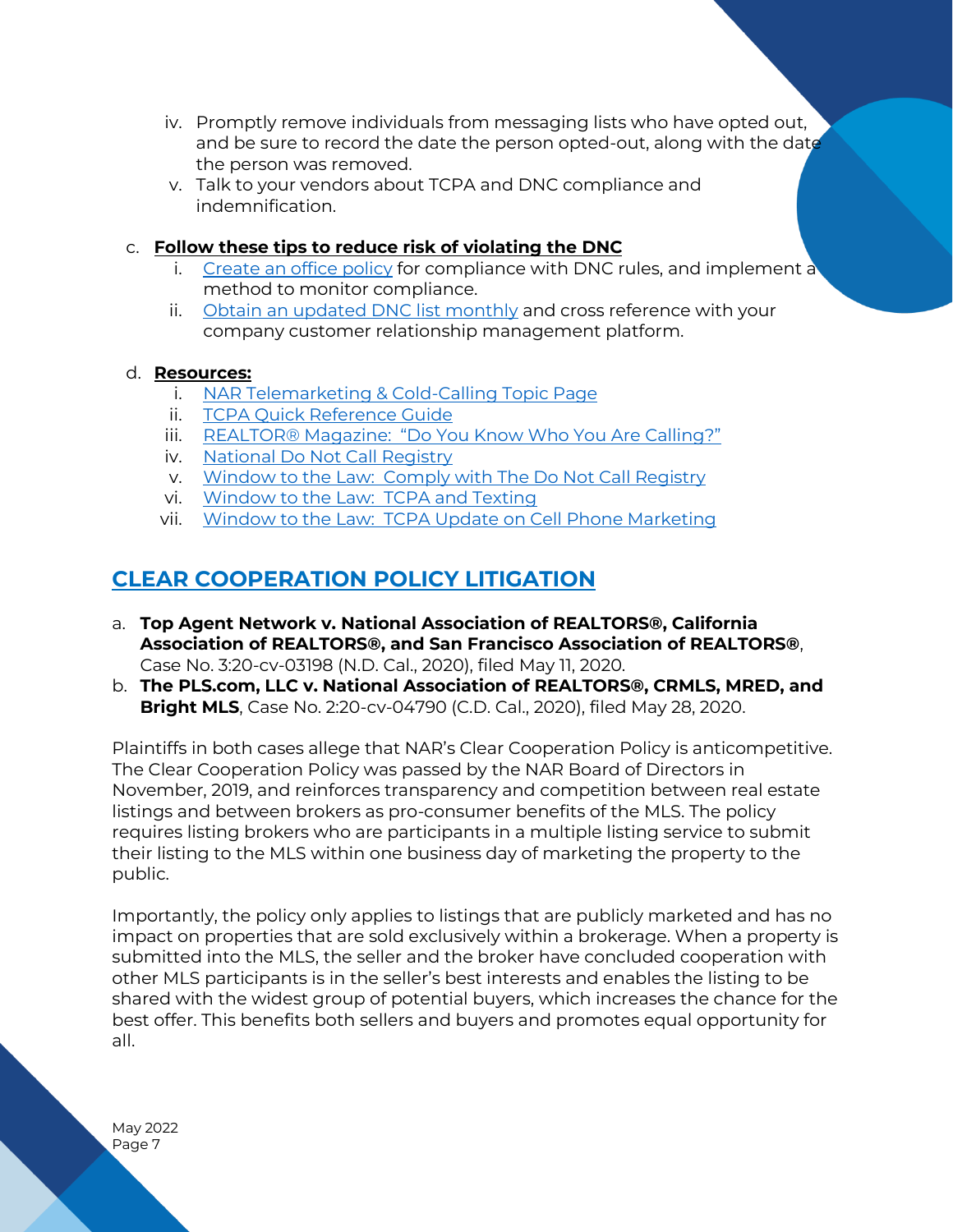The Clear Cooperation Policy is still in effect and is not altered in any way by these lawsuits.

#### c. **Resources**

- i. [MLS Clear Cooperation Policy Resources](https://www.nar.realtor/about-nar/policies/mls-clear-cooperation-policy)
- ii. [Window to the Law: Understanding the MLS Clear Cooperation Policy](https://www.nar.realtor/window-to-the-law/understanding-the-mls-clear-cooperation-policy)

## **CLASS ACTION ANTITRUST LITIGATION**

- a. **Moehrl v. The National Association of REALTORS®, Realogy Holdings Corp., HomeServices of America, Inc., RE/MAX Holdings, Inc., and Keller Williams Realty, Inc.** (U.S. Dist. Ct. N.D. Ill., Case No. 1:19-cv-01610), filed March 6, 2019 (consolidated with **Sawbill Strategic, Inc. v. The National Association of REALTORS®, HomeServices of America, Inc., Keller Williams Realty, Inc., Realogy Holdings Corp., and RE/MAX Holdings, Inc**. (U.S. Dist. Ct. N.D. Ill., Case No. 1:19-cv-02544), filed April 15, 2019).
- b. **Sitzer and Winger v. NAR et al.** (U.S. Dist. Ct. W.D. Mo., Case No. 4:19-cv-00332), filed April 29, 2019.

Plaintiffs filed a putative class action lawsuit against NAR and four real estate corporations alleging home sellers unfairly pay the commissions of buyers' brokers. The complaints mischaracterize NAR rules and MLS policy, and question the value buyers' brokers deliver in the home buying and selling process. NAR intends to demonstrate to the courts how the MLS system creates competitive, efficient markets that benefit home buyers and sellers as well as small business brokerages, and that buyers' brokers play a very real and critical role in the home buying and selling process.

c. **Leeder v. The National Association of REALTORS®, Realogy Holdings Corp., HomeServices of America, Inc., BHH Affiliates, LLC, The Long & Foster Companies, Inc., RE/MAX LLC, and Keller Williams Realty, Inc. (U.S. Dist. Ct. N.D. Ill., Case No. 1:21-cv-00430), filed January 25, 2021.**

Plaintiff filed a putative class action lawsuit against NAR, and several corporate defendants. The purported class consists of home buyers who mischaracterize NAR's rules by alleging that defendants promulgated and enforced anticompetitive rules that caused home buyers to pay inflated commissions for broker services they misrepresent are free, to pay inflated prices for the homes they purchase, and to receive reduced quality broker services.

#### **Resources**

- i. [Competition.realtor](https://www.nar.realtor/competition-in-real-estate)
- ii. [REALTOR® Magazine: "Lawsuit Against NAR is Baseless"](https://magazine.realtor/news-and-commentary/commentary/article/2019/09/lawsuit-against-nar-is-baseless)